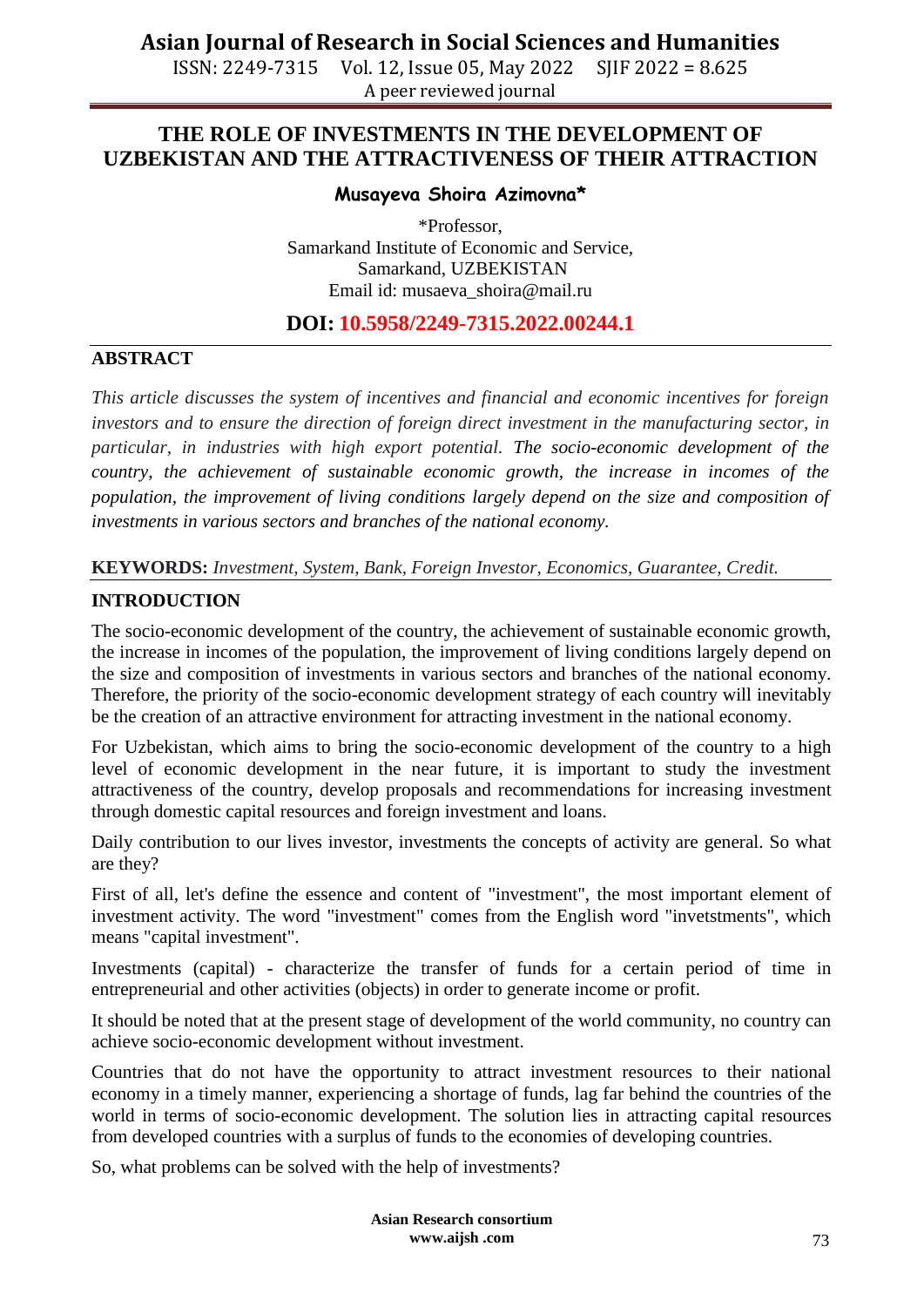ISSN: 2249-7315 Vol. 12, Issue 05, May 2022 SJIF 2022 = 8.625 A peer reviewed journal

First, the construction of new enterprises that will be in demand in the domestic market - the production of import-substituting products, will create new jobs.

Second, the expansion of production and the prospective development of enterprises operating in the country complement the volume of private capital of national enterprises.

Thirdly, a technological renewal will take place in the national economy, new machines and modern equipment will be introduced into national industrial production, as a result of which national products will be produced that can compete on the world market.

Fourth, it will be possible to implement promising projects at the expense of loans from national producers.

Fifth, integration of the national economy into the world economy;

So, since investment is an important factor in economic growth, whether at the macro level (national economy) or at the micro level (enterprise level), the question arises of what national manufacturing entities should do to attract them.

To attract investment in the economic activities of national producers at the enterprise level, the following activities should be carried out.

First, have a well-thought-out and forward-looking business plan. Investors always want to know that their investment will pay off in the future.

Second, investors finance investment projects only to those enterprises they trust. Investments in underground and dubious enterprises are tantamount to lost profits, so the economic rating of national enterprises in terms of financial and economic activities should be high.

Thirdly, they must act transparently and openly. To do this, accounting documents must correspond to the level of demand for them, and the final results of the financial and economic activities of the enterprise must be brought to the attention of members of the public through the media.

In addition to the above, it should be noted that investors' investments in the national economy largely depend not only on the rating of enterprises or the results of economic activity, but also depends on the geopolitical position of the country and the domestic policy pursued by the state. Investors choose the most stable countries for capital investment.

That is why all countries of the world are trying to do everything possible to minimize investment risk. Like all countries of the world, our country is doing a lot to increase the attractiveness of the investment climate in the national economy.

Reasonable questions arise whether there are conditions in Uzbekistan for attracting foreign investors.

Of course have. Especially:

- Political stability in the country;
- Formation of a legal framework for the protection of private property and competition;
- Construction of infrastructure to support the investment process;
- Convenient geographical location of the country;
- High potential for the development of the agro-industrial complex and the richness of the mineral resource base of the country;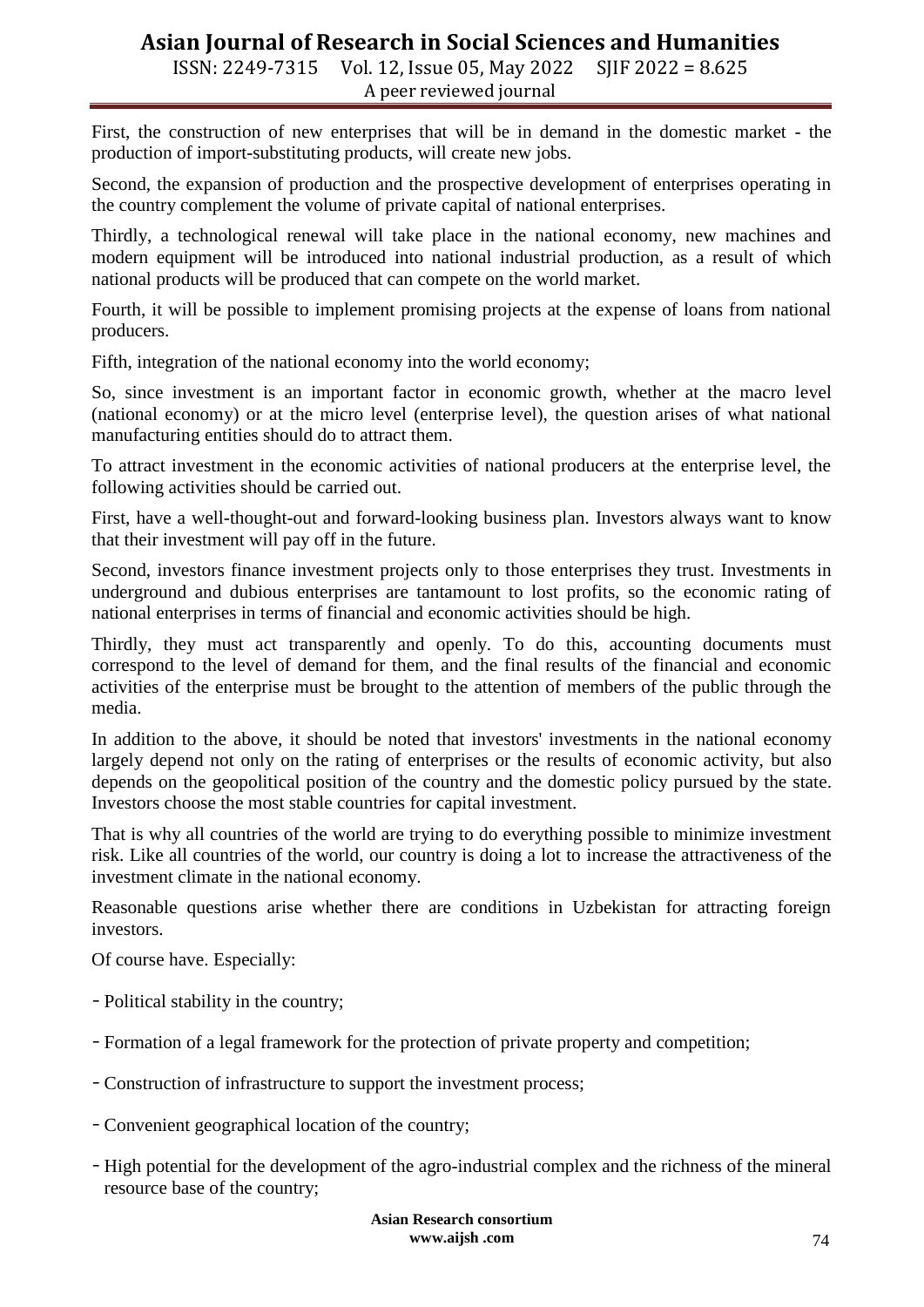- Availability of highly qualified labor resources;

- Sufficient breadth of the domestic market for trading.

The system of incentives and financial and economic incentives for foreign investors is an important factor in investment attractiveness. This will ensure the direction of foreign direct investment in the manufacturing sector, in particular, in industries with high export potential.

At the same time, one of the important directions for attracting foreign investment in the national economy is the formation of special economic zones. Navoi, Jizzakh, Angren, Gijduvan, Kokand, Urgut, Khazarasp free economic zones have been created in our country, which are functioning effectively today.

So, do the results of the investment policy pursued in our country affect the volume of investments in the national economy?

If we pay attention to changes in the volume and structure of capital investments in the country's economy over the first decade of economic development after the first decade of the 21st century, we can see a sharp increase in investments and an improvement in their quality.

The volume of investments in fixed assets in 2017 amounted to 15,338.7 billion soums. By sources of financing - 49% of the funds of enterprises and individuals, bank loans and other loans - 9.7%, foreign investments and loans - 28.3%, the state budget - 5.6% and extrabudgetary funds (Fund for Reconstruction and Development, including reclamation of irrigated lands) 7.4%.

According to the data of 2020, the volume of investments in fixed assets increased 4 times compared to 2017 and amounted to 60,719.2 billion soums. In terms of sources of financing, the share of enterprises and individuals accounted for 43.9%, bank loans and other loans 11.0%, foreign investments and loans 26.9%, the state budget 5.5% and extra-budgetary funds (recovery and development fund, in including the Children's Sports Development Fund) - 12.7%.

The above analysis shows that the conditions created for foreign investors, in particular the timely formation of the regulatory framework, led to an increase in foreign investment in 2020 by almost 3 times compared to 2017.

It should be noted that a significant share of foreign direct investment in the development of the country's economy is a positive factor. This is due to the fact that the fact that investors direct capital into the country's economy without state guarantees indicates that they have assumed all the risks (risks) that may arise as a result of activities in the national economy. The fact that 76% of all foreign investments in 2017 accounted for direct investments once again indicates that a favorable investment climate has been created in our country.

In this regard, it should be noted that the volume of savings generated in the domestic economy of the country depends on the volume of GDP and consumption. The practice of foreign countries, in particular the newly industrialized countries, Hong Kong, Singapore, South Korea, Taiwan, shows that the share of investments in the country's economy during the period of economic growth above 10% is 35-40% of gross domestic product (GDP), their significant volume is for domestic investment.

In a word, during this period, all the citizens of the country, from the citizens of the country to the national economy, found it necessary to "tighten their belts", that is, to reduce consumption and contribute to an increase in the share of savings.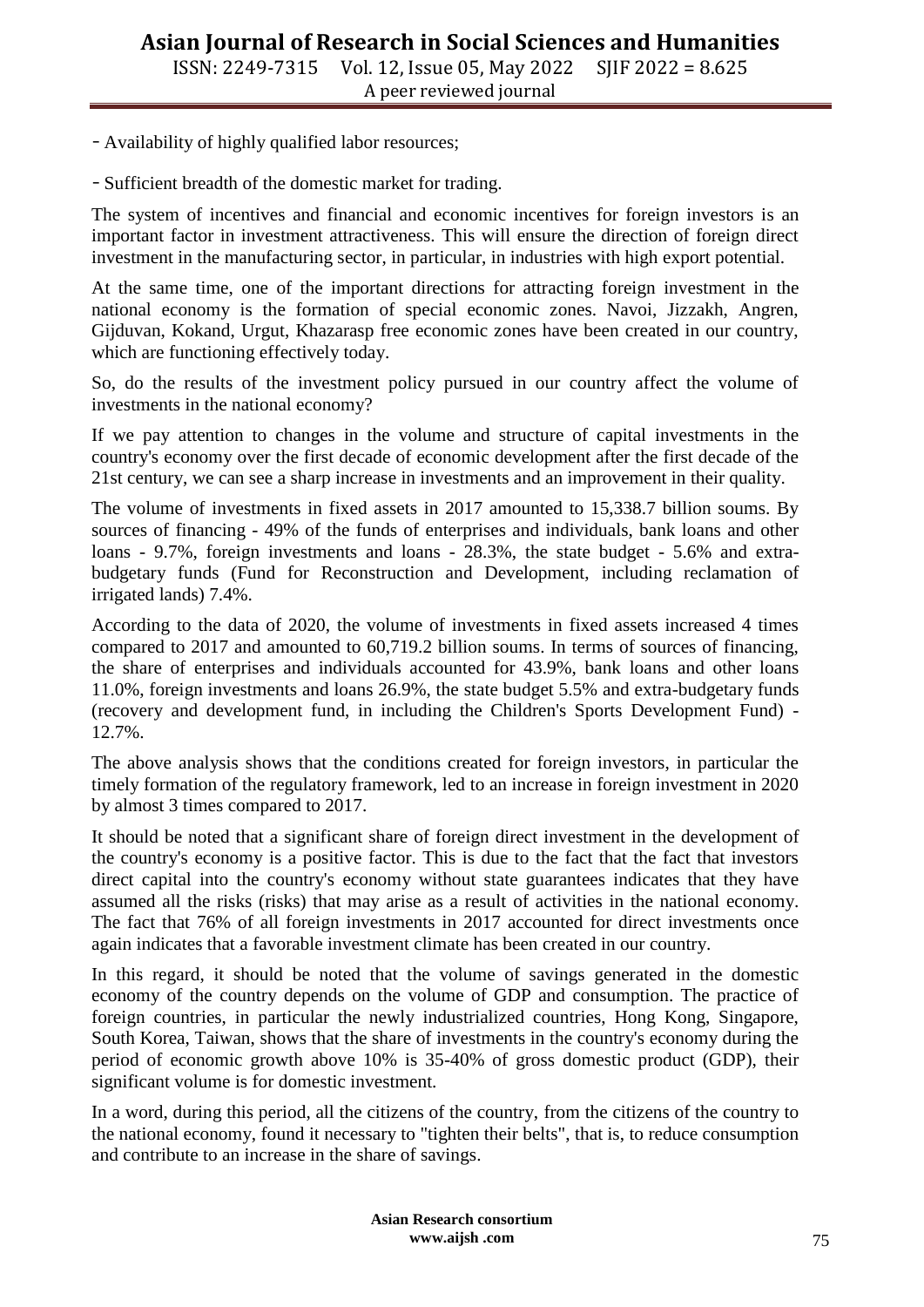ISSN: 2249-7315 Vol. 12, Issue 05, May 2022 SJIF 2022 = 8.625 A peer reviewed journal

So, can the volume of investment in the Uzbek economy today ensure sustainable economic growth?

In 2020, the share of investments in fixed assets amounted to 24.4% of GDP. It should be noted that this figure is higher than the average share of investments in the world.

However, since our country has set itself the strategic goals of socio-economic development, in order to achieve them, it will be necessary to increase investments in the national economy.

This can be done, firstly, by increasing the volume of domestic investment, and secondly, by attracting foreign investment into the national economy.

As noted above, the amount of savings generated in the domestic economy is limited by GDP and consumption.

In order to increase the volume of investment in the national economy on the basis of domestic investment, the following work should be done:

- Improvement of the existing mechanism in the national economy for converting funds into investments;

- Attracting free cash from commercial banks in national or foreign currency and providing them to enterprises in the form of loans;

-Attraction of funds collected by the population in the investment process through the Tashkent Stock Exchange, etc.

Obviously, a more intensive attraction of domestic investment in the national economy requires a step to improve the mechanism for attracting capital resources to the country's economy, that is, it will take some time. An alternative factor to domestic investment in increasing the volume of investment in the national economyis only foreign investment and credit facilities;

Therefore, today it is necessary to study and analyze all available resources and reserves associated with attracting foreign investment in the national economy, to work to improve the mechanism for attracting foreign capital to national enterprises.

In conclusion, a positive solution to the above issues will serve to increase the volume of domestic and foreign investment in the national economy, ensure sustainable economic growth, and ultimately increase the level of development of our country, improve the well-being of our people.

#### **REFERENCES:**

**1.** Decree of the President of the Republic of Uzbekistan No. UP-4947 of February 7, 2017

"On the strategy of action for the further development of the Republic of Uzbekistan". URL[:http://strategy.gov.uz.](http://strategy.gov.uz/)

**2.** Decree of the President of the Republic of Uzbekistan 29.04.2019 No. PP-4300

"On the long-term improvement of the mechanisms of preferential foreign investment in the economy of the republic."

- **3.** Decree of the President of the Republic of Uzbekistan 05.02.2019 No. PP-4160 On additional measures to improve the rating of the Republic of Uzbekistan in the annual report of the World Bank and the International Finance Corporation "Business Introduction".
- **4.** Decree of the President of the Republic of Uzbekistan dated 08/01/2018 n up-5495 (as amended and supplemented on 10/01/2018) On a radical improvement in the investment climate in the Republic of Uzbekistan.
- **5.** Tax Code of the Republic of Uzbekistan Approved by the Law of the Republic of Uzbekistan